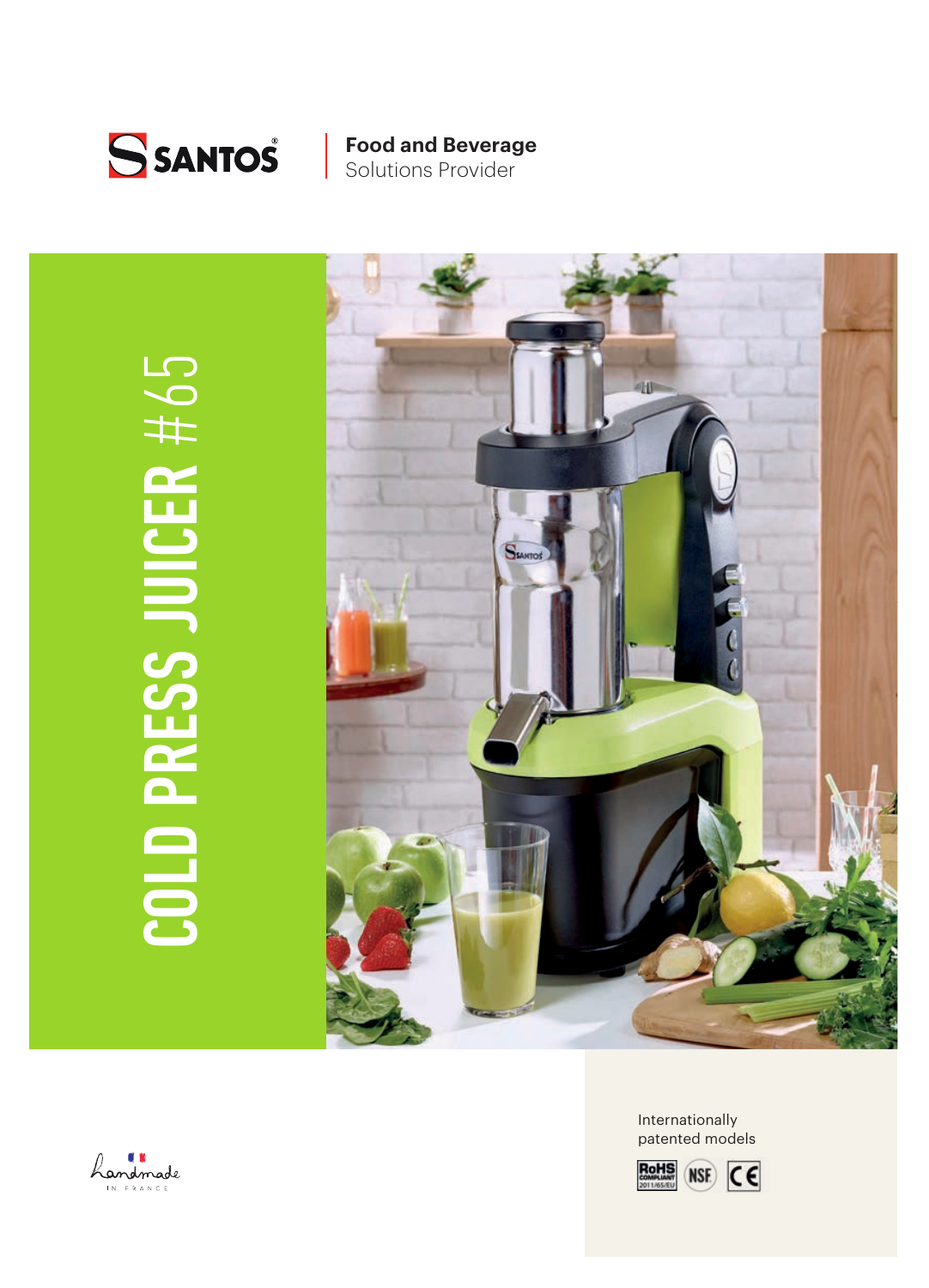# **Nutrisantos**  an innovative Cold Press Juicer

### **Benefits of the Cold Press Juicer**  Nutrisantos #65

**Thanks to its patented slow juicing system, the Cold Press Juicer NUTRISANTOS #65 is the first countertop commercial cold press juicer, that can be used continuously, in front of the customers.**

By pressing very slowly all kinds of fruits, veggies and leafy greens, this system preserves the nutrients and vitamins from the ingredients.

Perfect to make detox juices on demand, especially green juices with kale, spinach,

- 
- 2 **Exclusive patented** slow
- 3 **High spout**: accepts glasses, jugs and blenders jars.
- 4 **Variable speed** 5 to 80rpm

6 **Reverse** 

7 **Sturdy commercial**  asynchronous motors

8 **4L pulp container**

or possibility of continuous

evacuation of pulp

## **Safety, standards, hygiene**

**No friction**, optimal power use, energy efficiency

### **Extremely reliable** and long







MART

**by** or easily



| In accordance<br>with the<br>following<br>regulations    | Machinery directive 2006 / 42 / EC                                                  |
|----------------------------------------------------------|-------------------------------------------------------------------------------------|
|                                                          | Electromagnetic compatibility 2014 / 30 / EU                                        |
|                                                          | 'Low voltage'' directive 2014 / 35 / EU                                             |
|                                                          | RoHS directive 2011 / 65 / EU                                                       |
|                                                          | Regulation 1935 / 2004 / EC (contact with food)                                     |
|                                                          | WEEE Directive 2012/19/EU                                                           |
| <b>Harmonized</b><br><b>European</b><br><b>Standards</b> | EN ISO 12100: 2010                                                                  |
|                                                          | EN 60204-1 + A1: 2009                                                               |
|                                                          | EN 60335-2-64: 2004 Commercial electric kitchen<br>machines                         |
|                                                          | EN 1678 + A1: 2010                                                                  |
|                                                          | EN 1672-2 + A1: 2009                                                                |
|                                                          | <b>CE Marking</b>                                                                   |
| <b>Thermal</b><br>safety                                 | Motor protected by internal thermal detector and<br>overload protector              |
| <b>Electrical</b><br>safety                              | All mechanical parts are ground connected                                           |
|                                                          | Appliances are 100% tested after assembly                                           |
| <b>Acoustic</b><br><b>Safety</b>                         | Silent asynchronous motors                                                          |
| <b>Hygiene</b>                                           | All removable parts can be put in a dishwasher or e<br>cleaned with hot soapy water |

## **Technical specifications**

### **Exclusive technology**

developed and patented by Santos



## **Patented juicing system**

# **Worldwide**  award-winning innovation



**Silent** 

lasting

## **Commercial induction motor**

### **Motor**



Single phase: 220-240 V - 50 / 60 Hz - 650 W 100 - 120 V - 50 / 60 Hz - 650 W

Speed: 5 à 80 rpm (50Hz)

**Appliance Shipping box** W : 412 mm (16,2'') D: 236 mm (9,3'') H: 642 mm (25,3'')

Net weight: 28,6 Kg (61,7lbs)



Packed weight: 32 Kg (70,5lbs)

W: 490 mm (19,3'') D: 330 mm (13'') H: 660 mm (26'')





**Commercial cold press juicer**:

aluminum body and stainless steel food zone. **Maximum juice extraction Slow juice extraction: retains the** maximum amount of nutrients and vitamins.

**Minimizing** juice separation and oxydation

5 On/Off Button

**Variable speed** to juice any type of fruits, veggies, herbs... **Wide chute Ø79.5mm** to juice whole fruits and vegetables.

No pre-cutting needed.



**PRODUCT**: 2-YEAR WARRANTY **| MOTOR**: 5-YEAR